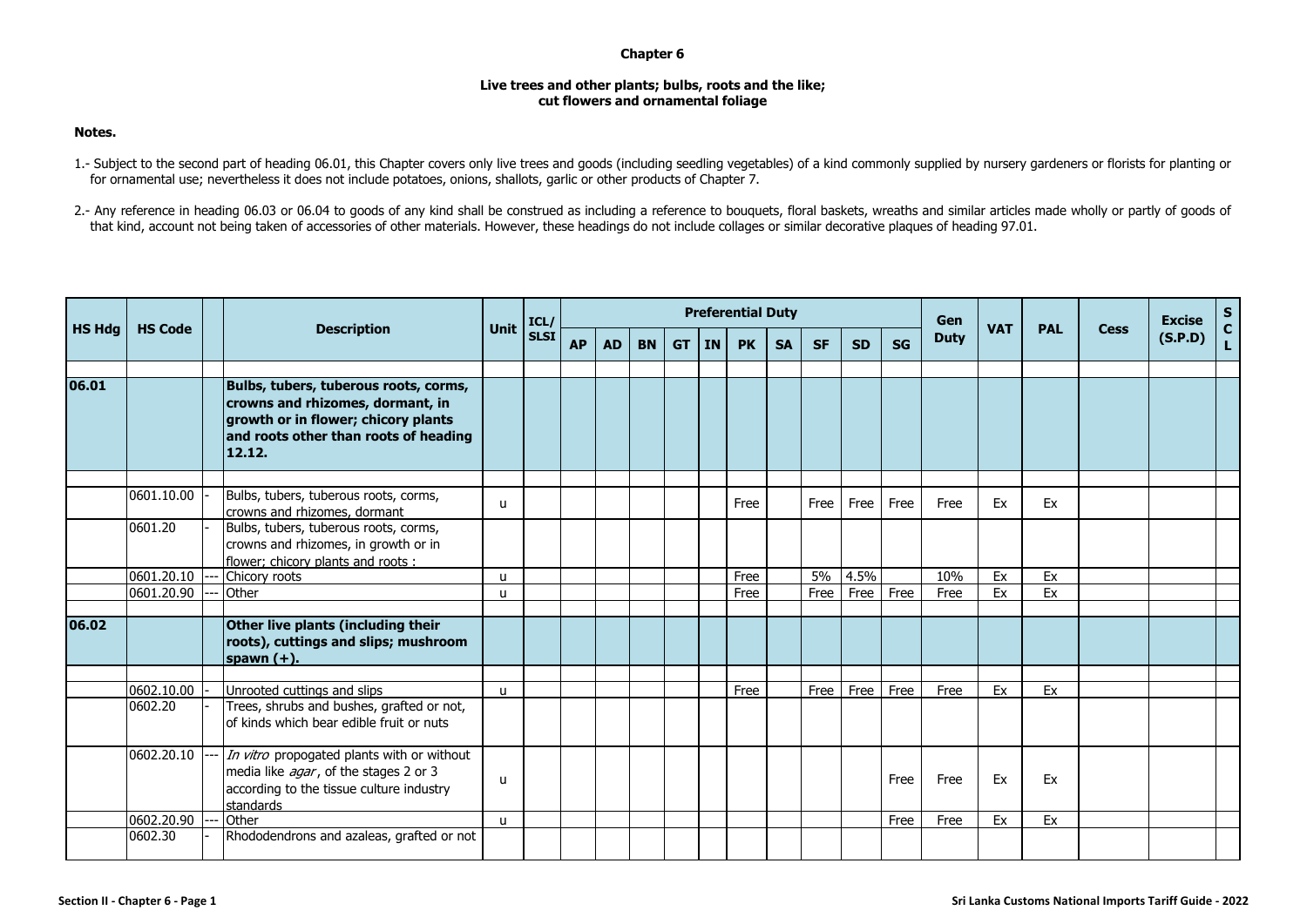| <b>HS Hdg</b> | <b>HS Code</b> |  | <b>Description</b>                         |      |              | <b>Preferential Duty</b> |           |           |           |           |           |           |           |           |      |                    |            |            |             | <b>Excise</b> | ${\sf s}$                       |
|---------------|----------------|--|--------------------------------------------|------|--------------|--------------------------|-----------|-----------|-----------|-----------|-----------|-----------|-----------|-----------|------|--------------------|------------|------------|-------------|---------------|---------------------------------|
|               |                |  |                                            | Unit | ICL/<br>SLSI | <b>AP</b>                | <b>AD</b> | <b>BN</b> | <b>GT</b> | <b>IN</b> | <b>PK</b> | <b>SA</b> | <b>SF</b> | <b>SD</b> | SG   | Gen<br><b>Duty</b> | <b>VAT</b> | <b>PAL</b> | <b>Cess</b> | (S.P.D)       | $\frac{\mathsf{c}}{\mathsf{L}}$ |
|               |                |  |                                            |      |              |                          |           |           |           |           |           |           |           |           |      |                    |            |            |             |               |                                 |
|               | 0602.30.10     |  | In vitro propogated plants with or without |      |              |                          |           |           |           |           |           |           |           |           |      |                    |            |            |             |               |                                 |
|               |                |  | media like agar, of the stages 2 or 3      | u    |              |                          |           |           |           |           | Free      |           | Free      | Free      | Free | Free               | Ex         | Ex         |             |               |                                 |
|               |                |  | according to the tissue culture industry   |      |              |                          |           |           |           |           |           |           |           |           |      |                    |            |            |             |               |                                 |
|               |                |  | standards                                  |      |              |                          |           |           |           |           |           |           |           |           |      |                    |            |            |             |               |                                 |
|               | 0602.30.90     |  | Other                                      | u    |              |                          |           |           |           |           | Free      |           | Free      | Free      | Free | Free               | Ex         | Ex         |             |               |                                 |
|               | 0602.40.00     |  | Roses, grafted or not                      |      |              |                          |           |           |           |           |           |           |           |           |      |                    |            |            |             |               |                                 |
|               | 0602.40.10     |  | In vitro propogated plants with or without |      |              |                          |           |           |           |           |           |           |           |           |      |                    |            |            |             |               |                                 |
|               |                |  | media like agar, of the stages 2 or 3      | u    |              |                          |           |           |           |           | Free      |           | Free      | Free      | Free | Free               | Ex         | Ex         |             |               |                                 |
|               |                |  | according to the tissue culture industry   |      |              |                          |           |           |           |           |           |           |           |           |      |                    |            |            |             |               |                                 |
|               |                |  | standards                                  |      |              |                          |           |           |           |           |           |           |           |           |      |                    |            |            |             |               |                                 |
|               | 0602.40.90     |  | Other                                      | u    |              |                          |           |           |           |           | Free      |           | Free      | Free      | Free | Free               | Ex         | Ex         |             |               |                                 |
|               | 0602.90        |  | Other:                                     |      |              |                          |           |           |           |           |           |           |           |           |      |                    |            |            |             |               |                                 |
|               | 0602.90.10     |  | Tea                                        |      |              |                          |           |           |           |           |           |           |           |           |      |                    |            |            |             |               |                                 |
|               | 0602.90.11     |  | In vitro propogated plants with or without |      |              |                          |           |           |           |           |           |           |           |           |      |                    |            |            |             |               |                                 |
|               |                |  | media like agar, of the stages 2 or 3      | kg   |              |                          |           |           |           |           | Free      |           |           |           | Free | Free               | 8%         | Ex         |             |               |                                 |
|               |                |  | according to the tissue culture industry   |      |              |                          |           |           |           |           |           |           |           |           |      |                    |            |            |             |               |                                 |
|               |                |  | standards                                  |      |              |                          |           |           |           |           |           |           |           |           |      |                    |            |            |             |               |                                 |
|               | 0602.90.19     |  | Other                                      | kg   |              |                          |           |           |           |           | Free      |           |           |           | Free | Free               | 8%         | Ex         |             |               |                                 |
|               |                |  | Aquatic plants                             |      |              |                          |           |           |           |           |           |           |           |           |      |                    |            |            |             |               |                                 |
|               | 0602.90.21     |  | In vitro propogated plants with or without |      |              |                          |           |           |           |           |           |           |           |           |      |                    |            |            |             |               |                                 |
|               |                |  | media like agar, of the stages 2 or 3      | kg   |              |                          |           |           |           |           | Free      |           |           |           | Free | Free               | 8%         | Ex         |             |               |                                 |
|               |                |  | according to the tissue culture industry   |      |              |                          |           |           |           |           |           |           |           |           |      |                    |            |            |             |               |                                 |
|               |                |  | standards                                  |      |              |                          |           |           |           |           |           |           |           |           |      |                    |            |            |             |               |                                 |
|               | 0602.90.29     |  | Other                                      | kg   |              |                          |           |           |           |           | Free      |           |           |           | Free | Free               | 8%         | Ex         |             |               |                                 |
|               | 0602.90.90     |  | Other                                      |      |              |                          |           |           |           |           |           |           |           |           |      |                    |            |            |             |               |                                 |
|               | 0602.90.91     |  | In vitro propogated plants with or without |      |              |                          |           |           |           |           |           |           |           |           |      |                    |            |            |             |               |                                 |
|               |                |  | media like agar, of the stages 2 or 3      |      |              |                          |           |           |           |           |           |           |           |           |      |                    |            |            |             |               |                                 |
|               |                |  | according to the tissue culture industry   | kg   |              |                          |           |           |           |           | Free      |           |           |           | Free | Free               | Ex         | 10%        |             |               |                                 |
|               |                |  | standards                                  |      |              |                          |           |           |           |           |           |           |           |           |      |                    |            |            |             |               |                                 |
|               | 0602.90.99     |  | Other                                      | kg   |              |                          |           |           |           |           | Free      |           |           |           | Free | Free               | Ex         | 10%        |             |               |                                 |
|               |                |  |                                            |      |              |                          |           |           |           |           |           |           |           |           |      |                    |            |            |             |               |                                 |
| 06.03         |                |  | Cut flowers and flower buds of a kind      |      |              |                          |           |           |           |           |           |           |           |           |      |                    |            |            |             |               |                                 |
|               |                |  | suitable for bouquets or for               |      |              |                          |           |           |           |           |           |           |           |           |      |                    |            |            |             |               |                                 |
|               |                |  | ornamental purposes, fresh, dried,         |      |              |                          |           |           |           |           |           |           |           |           |      |                    |            |            |             |               |                                 |
|               |                |  | dyed, bleached, impregnated or             |      |              |                          |           |           |           |           |           |           |           |           |      |                    |            |            |             |               |                                 |
|               |                |  | otherwise prepared.                        |      |              |                          |           |           |           |           |           |           |           |           |      |                    |            |            |             |               |                                 |
|               |                |  |                                            |      |              |                          |           |           |           |           |           |           |           |           |      |                    |            |            |             |               |                                 |
|               |                |  |                                            |      |              |                          |           |           |           |           |           |           |           |           |      |                    |            |            |             |               |                                 |
|               |                |  | Fresh:                                     |      |              |                          |           |           |           |           |           |           |           |           |      |                    |            |            |             |               |                                 |
|               | 0603.11.00     |  | Roses                                      |      |              |                          |           |           |           |           |           |           |           |           |      |                    |            |            | 45% or      |               |                                 |
|               |                |  |                                            | kg   |              |                          |           |           |           |           | Free      |           |           |           |      | 15%                | 8%         | 10%        | $Rs.200/=$  |               |                                 |
|               |                |  |                                            |      |              |                          |           |           |           |           |           |           |           |           |      |                    |            |            | per kg      |               |                                 |
|               |                |  |                                            |      |              |                          |           |           |           |           |           |           |           |           |      |                    |            |            |             |               |                                 |
|               | 0603.12.00     |  | Carnations                                 |      |              |                          |           |           |           |           |           |           |           |           |      |                    |            |            | 45% or      |               |                                 |
|               |                |  |                                            | kg   |              |                          |           |           |           |           | Free      |           |           |           |      | 15%                | 8%         | 10%        | $Rs.200/=$  |               |                                 |
|               |                |  |                                            |      |              |                          |           |           |           |           |           |           |           |           |      |                    |            |            | per kg      |               |                                 |